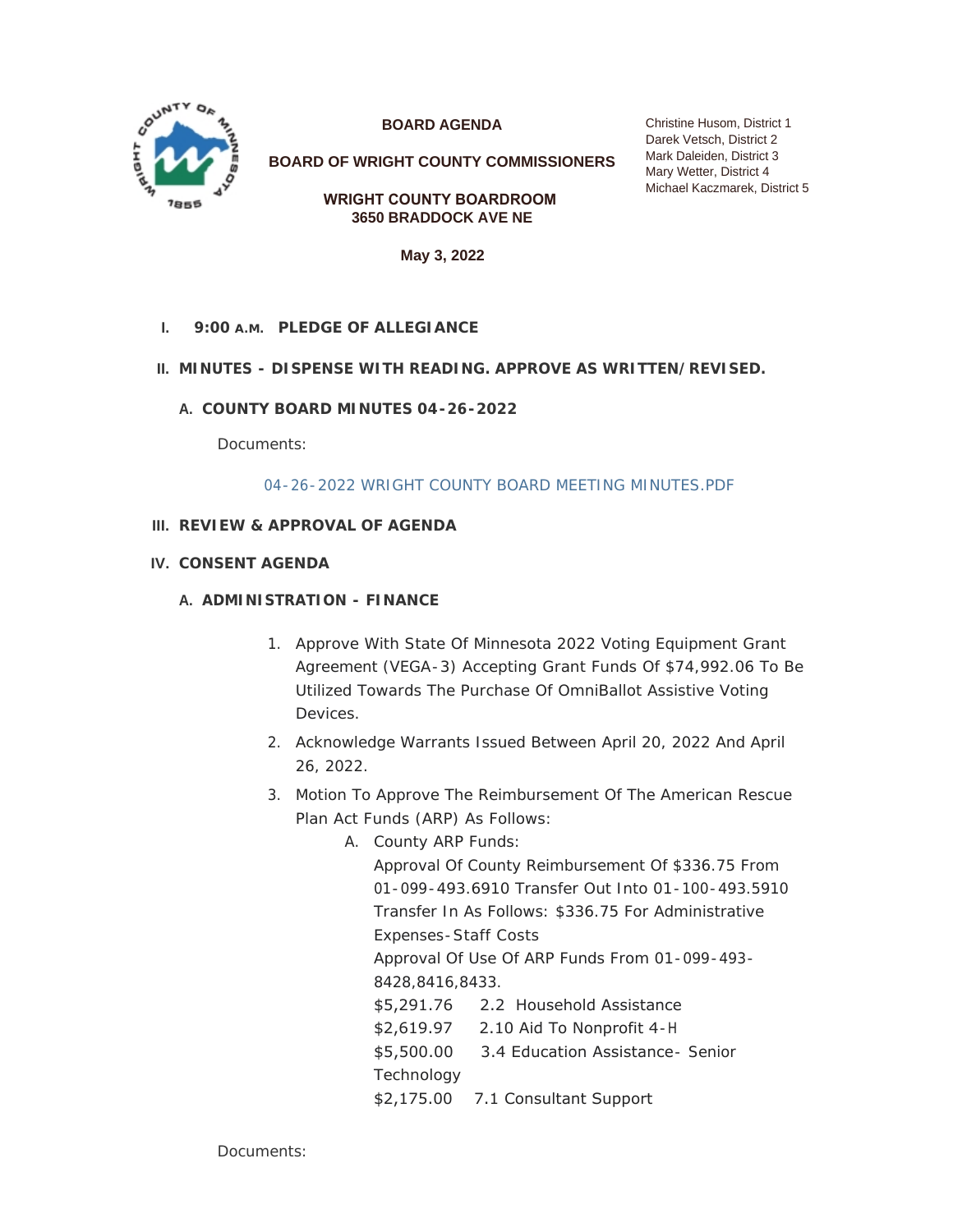[AGENDA 5-03 CONSENT - RBA VEGA-3 GRANT AGREEMENT.PDF](https://www.co.wright.mn.us/AgendaCenter/ViewFile/Item/10611?fileID=23029) [RFBA - WARRANTS APRIL 20- 26.PDF](https://www.co.wright.mn.us/AgendaCenter/ViewFile/Item/10611?fileID=23057) [RFBA - ARP REIMBURSEMENT.PDF](https://www.co.wright.mn.us/AgendaCenter/ViewFile/Item/10611?fileID=23058)

### **PLANNING & ZONING B.**

- 1. Accept The Findings And Recommendations Of The Planning Commission For The Following Request To Rezone:
	- A. Kayla Barthel (French Lake Township) Commission Unanimously Recommends Approval Of The Request To Rezone From B-1 Highway Business District To B-2 General Business District.

### Documents:

RFBA- [REZONE BARTHEL.PDF](https://www.co.wright.mn.us/AgendaCenter/ViewFile/Item/10608?fileID=23061) [BARTHEL TWP. RESPONSE.PDF](https://www.co.wright.mn.us/AgendaCenter/ViewFile/Item/10608?fileID=23027) [BARTHEL MINUTES.PDF](https://www.co.wright.mn.us/AgendaCenter/ViewFile/Item/10608?fileID=23028)

# **RECORDER C.**

1. Plat Approval:

A. Authorize The Recording Of "Franklin Ridge" (Franklin Township).

Documents:

RFBA - [RECORDING OF FRANKLIN RIDGE.PDF](https://www.co.wright.mn.us/AgendaCenter/ViewFile/Item/10618?fileID=23054) [PLAT AND MYLARS OF FRANKLIN RIDGE.PDF](https://www.co.wright.mn.us/AgendaCenter/ViewFile/Item/10618?fileID=23055)

#### **TIMED AGENDA ITEMS V.**

# **VIRGIL HAWKINS, HIGHWAY DEPARTMENT A. 9:02 A.M.**

- 1. Approve Agreement No. 22-52 For The County State Aid Highway (CSAH) 19 Pavement Preservation Project And The Joint Powers Water Board Of Albertville, Hanover, And St. Michael. Agreement No. 22-52 Outlines The Funding Participation, Construction, And Maintenance Responsibilities Between The Joint Powers Board And Wright County.
- 2. Approve Resolution And MnDOT Cooperative Construction Agreement No. 1050038. This Agreement Provides For MnDOT To Invoice The County For MnDOT Furnished Materials/Equipment For The Traffic Control Signal System That Will Be Constructed As Part Of The CSAH 19 Project This Summer Between Chestnut Avenue And Ash Street (SP 086-619-035).
- 3. Approve Resolution And MnDOT Agency Advance Construction Agreement No 1049873. This Agreement Provides For MnDOT To Advance To The County The \$400,000 In Federal Funds In 2022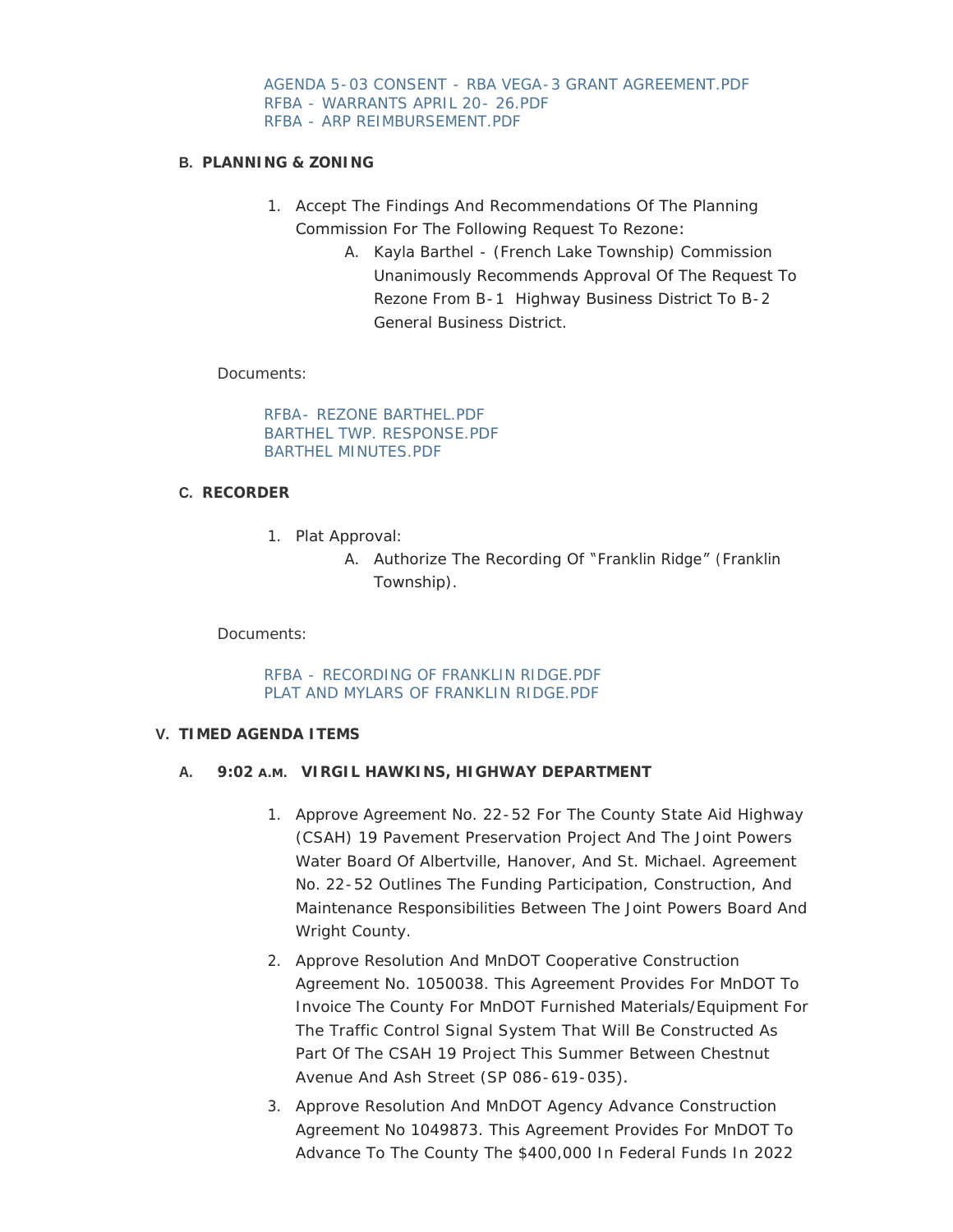For Construction Of The CSAH 35 Roundabout Project. The Federal HSIP Grant Funds Are Programmed In Federal Fiscal Year 2024.

4. Award Contract No. 22-08, Maple Lake Township State Park Road Account Project To Knife River Corporation Of Sauk Rapids, Minnesota.

# Documents:

BAR - APPROVE AGREEMENT NO.22-52 CSAH 19 PAVEMENT [PRESERVATION PROJECT AND JOINT POWERS WATER BOARD OF](https://www.co.wright.mn.us/AgendaCenter/ViewFile/Item/10616?fileID=23040)  ALBERTVILLE.PDF [AGREEMENT NO.22-52 FUNDING PARTICIPATION AGREEMENT - CSAH](https://www.co.wright.mn.us/AgendaCenter/ViewFile/Item/10616?fileID=23039)  19 JOINT POWER WATER BOARD.PDF [BAR - APPROVE RESOLUTION AND MNDOT COOPERATIVE](https://www.co.wright.mn.us/AgendaCenter/ViewFile/Item/10616?fileID=23041)  CONSTRUCTION AGREEMENT NO.1050038.PDF [MNDOT AGREEMENT 1050038.PDF](https://www.co.wright.mn.us/AgendaCenter/ViewFile/Item/10616?fileID=23047) [RESOLUTION - MNDOT AGREEMENT 1050038.PDF](https://www.co.wright.mn.us/AgendaCenter/ViewFile/Item/10616?fileID=23056) [BAR - AWARD RESOLUTION AND MNDOT AGENCY ADVANCE](https://www.co.wright.mn.us/AgendaCenter/ViewFile/Item/10616?fileID=23043)  CONSTRUCTION AGREEMENT NO.1049873.PDF [MNDOT AGREEMENT 1049873.PDF](https://www.co.wright.mn.us/AgendaCenter/ViewFile/Item/10616?fileID=23046) [RESOLUTION - MNDOT AGREEMENT 1049873.PDF](https://www.co.wright.mn.us/AgendaCenter/ViewFile/Item/10616?fileID=23048) [BAR - AWARD CONTRACT 2208 FOR MAPLE LAKE TWP TO KNIFE](https://www.co.wright.mn.us/AgendaCenter/ViewFile/Item/10616?fileID=23042)  RIVER.PDF [BID ABSTRACT - CONTRACT 2208.PDF](https://www.co.wright.mn.us/AgendaCenter/ViewFile/Item/10616?fileID=23044) [MAPLE LAKE TWP RECOMMENDS ACCEPTING BIDS LETTER.PDF](https://www.co.wright.mn.us/AgendaCenter/ViewFile/Item/10616?fileID=23045)

# **B.** 9:05 A.M. MARC MATTICE, PARKS & RECREATION

- 1. Introduction Of Ross Demant Director Of Parks And Recreation.
- 2. Presentation And Consideration Of Adoption Of The Wright County Parks And Recreation Comprehensive System Plan.

Documents:

[5-3-2022 RFBA TIMED PRESENTATION OF PARKS AND REC. MASTER](https://www.co.wright.mn.us/AgendaCenter/ViewFile/Item/10612?fileID=23030)  PLAN.PDF [WRIGHT COUNTY PARKS SYTEM PLAN - FINAL APRIL 2022.PDF](https://www.co.wright.mn.us/AgendaCenter/ViewFile/Item/10612?fileID=23031) [PARK COMM MAR14 PRESENTATION.PDF](https://www.co.wright.mn.us/AgendaCenter/ViewFile/Item/10612?fileID=23032)

# **ITEMS FOR CONSIDERATION VI.**

#### **A. ADMINISTRATION**

- 1. Topics For Discussion At The County Board Workshop On Tuesday, May 10:
	- A. Schedule Meetings As Needed
	- B. Medical Examiner Annual Report
	- C. Meeting Room Guidelines

## **COMMITTEE MINUTES B.**